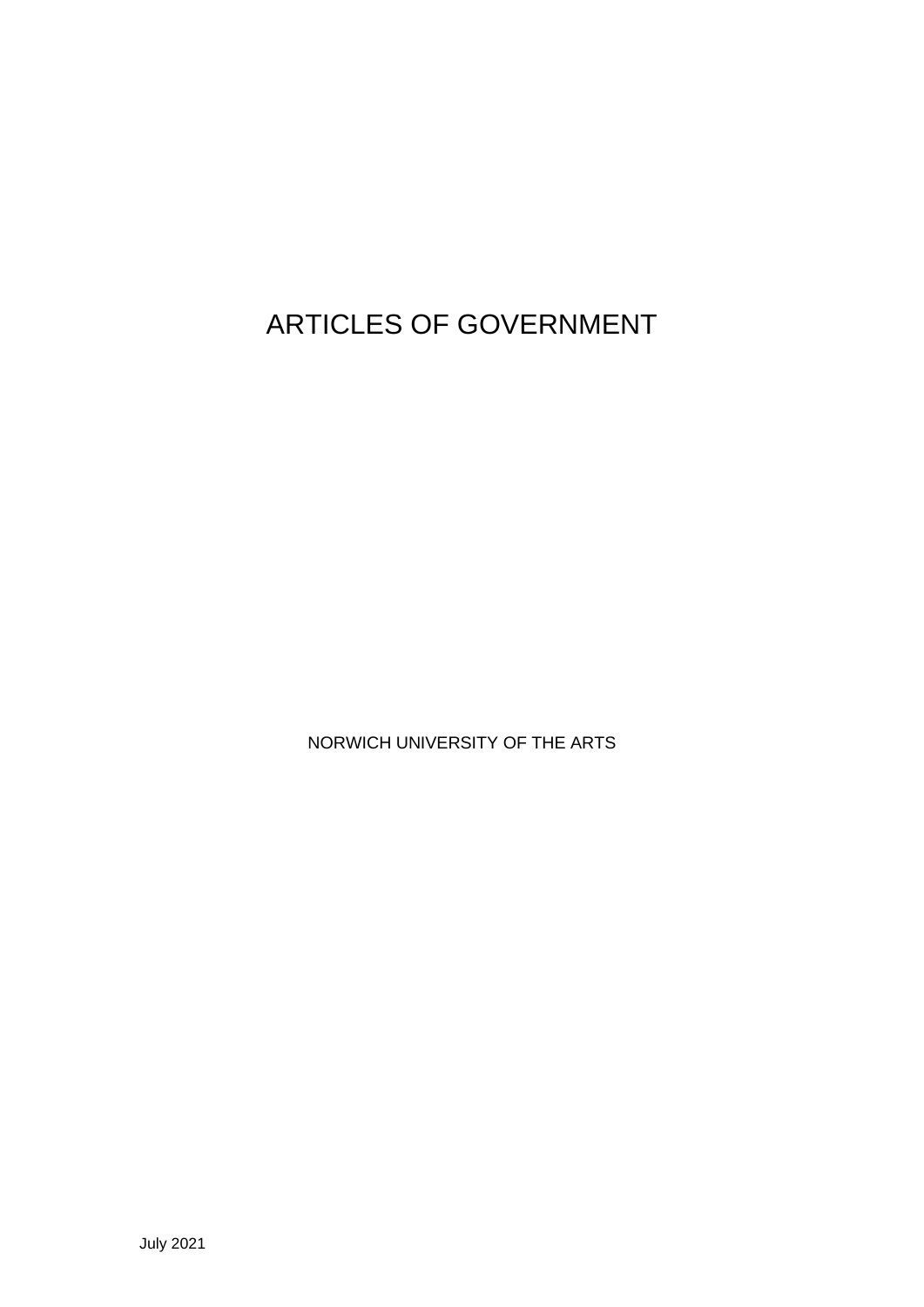# **NORWICH UNIVERSITY OF THE ARTS HIGHER EDUCATION COPORATION**

# **ARTICLES OF GOVERNMENT**

 In exercise of the power conferred upon it by Section 125 of the Education Reform Act 1988, the Norwich University of the Arts higher education corporation makes the following Articles of Government in accordance with which the Norwich University of the Arts shall be conducted.

# **1 INTERPRETATION**

 1) In these Articles words and expressions shall have meanings ascribed to them in paragraph 1 of the Instrument of Government made by the Privy Council on 1 October 1994 and

 "the Council" means the Board of Governors of the University who are the members of the Corporation;

"the Academic Board" means the Academic Board of the University;

"the Vice-Chancellor" means the Principal of the University;

"the Chancellor" means the Chancellor of the University;

 "the holders of senior posts" means the Vice-Chancellor, the Clerk and the holders of such other senior posts as the Council may determine and "holder of a senior post" shall be construed accordingly;

"the staff" includes both teaching and other staff of the University;

 "governor" means an independent or co-opted member of the Council appointed in accordance with paragraph 5(1) to 5(7) of the Instrument of Government;

 "staff governor" means a member of the Council appointed on the nomination of the Academic Board, or as a co-opted nominee;

 "student governor" means a member of the Council appointed as a student nominee or a co-opted student nominee; and

 "a students' union" means any association of the generality of students formed to further the educational purposes of the University and the interests of students as students.

#### **2 CONDUCT OF THE UNIVERSITY**

 1) The University shall be conducted in accordance with the provisions of the Education Acts 1944 to 1993, any subsequent Education Acts, any relevant regulations, orders or directions made by the Secretary of State, or by the Privy Council, and subject thereto, in accordance with the provisions of the Instrument, these Articles and any rules or bye-laws made under these Articles.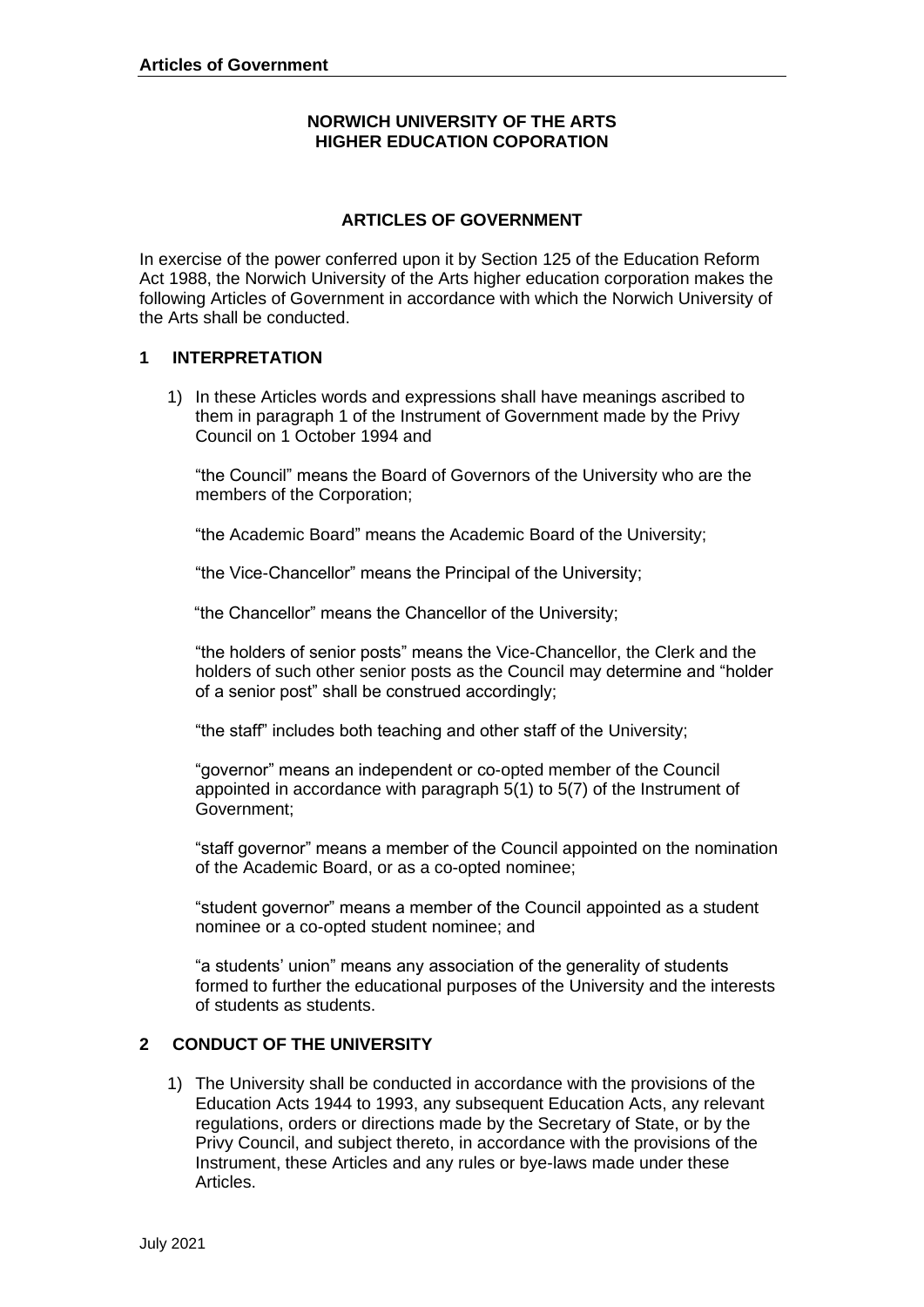#### **RESPONSIBILITIES OF COUNCIL, VICE–CHANCELLOR, ACADEMIC 3 BOARD AND CHANCELLOR**

- 1) The Council shall be responsible for:
	- a) the determination of the educational character and mission of the University and for the oversight of activities;
	- b) the effective and efficient use of resources, the solvency of the University and the Corporation and for safeguarding their assets;
	- c) approving annual estimates of income and expenditure;
	- d) the appointment, assignment, appraisal, grading, suspension, dismissal and determination of the pay and conditions of service of the holders of senior posts; and
	- e) setting a framework for the pay and conditions of service of all other staff.

#### **The Vice-Chancellor**

- 2) Subject to the responsibilities of the Council, the Vice-Chancellor shall be the chief executive of the University, and shall be responsible for:
	- a) making proposals to the Council about the educational character and mission of the University, and for implementing the decisions of the Council;
	- b) the organisation, direction and management of the University and leadership of the staff;
	- c) the appointment assignment, grading, appraisal, suspension, dismissal, and determination – within the framework set by the Council – of the pay and conditions of service of staff other than holders of senior posts;
	- d) the determination, after consultation with the Academic Board, of the University's academic activities, and for the determination of its other activities;
	- e) preparing annual estimates of income and expenditure, for consideration by the Council, and for the management of budget and resources, within the estimates approved by the Council; and
	- f) the maintenance of student discipline and, within the rules and procedures provided for within these Articles, for the suspension or expulsion of students on disciplinary grounds and for implementing decisions to expel students for academic reasons.

#### **The Academic Board**

 3) Subject to the provision of these Articles, to the overall responsibility of the Council, and to the responsibilities of the Vice-Chancellor, the Academic Board shall be responsible for: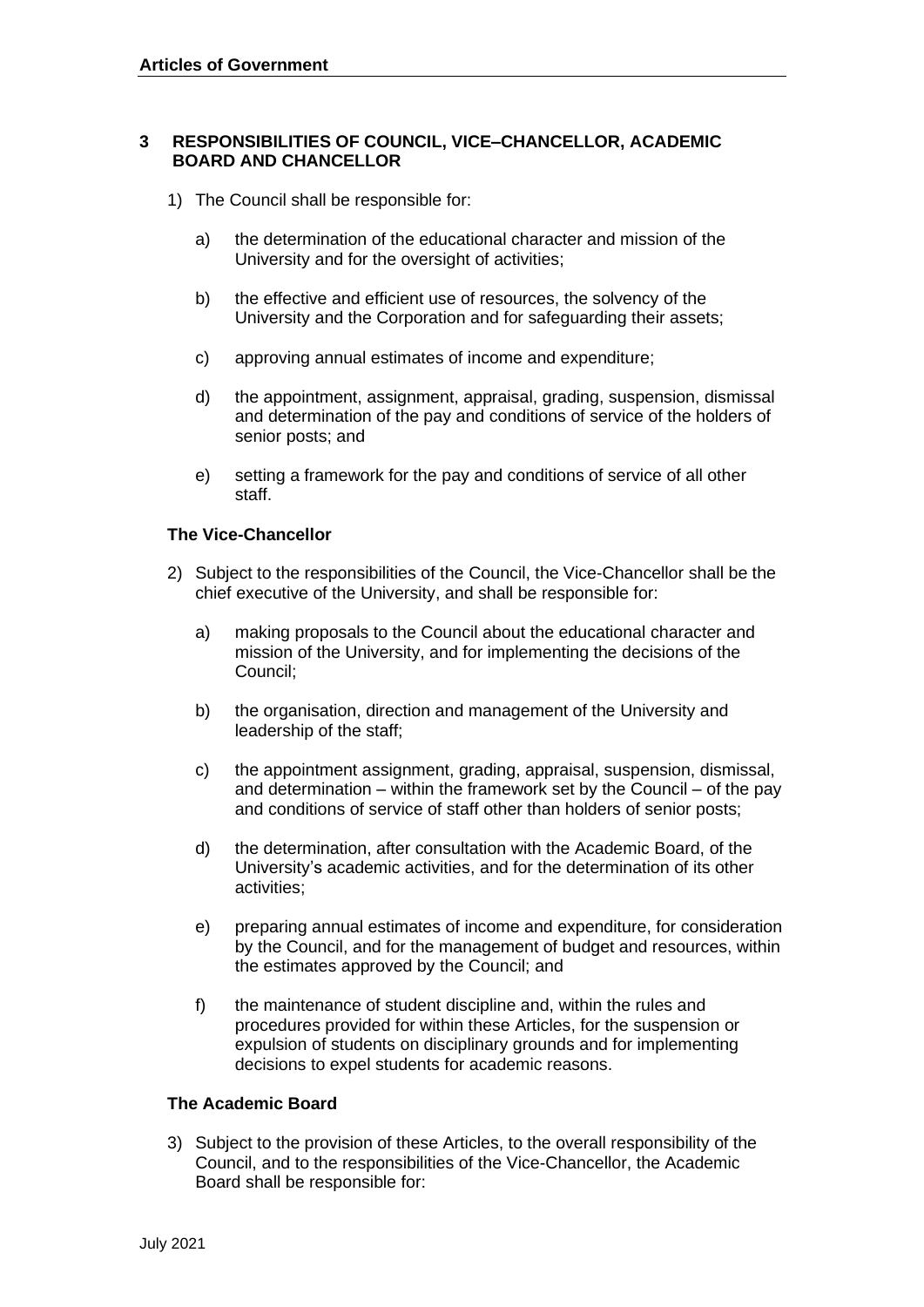- a) general issues relating to the research, scholarship, teaching and courses at the University including criteria for the admission of students; the appointment and removal of internal and external examiners; policies and procedures for assessment and examination of the academic performance of students; the content of the curriculum, academic standards and validation and review of courses; the procedures for the for the expulsion of students for academic reasons. Such responsibilities shall be subject to the requirements of validating and award of qualifications and honorary academic titles; and the procedures accrediting bodies;
- b) considering the development of academic activities of the University and the resources needed to support them and for advising the Vice-Chancellor and the Council thereon; and
- c) advising on such other matters as the Council or the Vice-Chancellor may refer to the Academic Board.
- necessary to enable it to carry out its responsibilities provided that each establishment is first approved by the Vice-Chancellor and the Council. The number of members of any such committee and the term on which they are to hold and vacate office shall be determined by the Academic Board. 4) The Academic Board may establish such committees as it considers

#### **The Chancellor**

- **5)** The Chancellor is an honorary title. The role of the Chancellor will be to act as the ceremonial head of the University with the following responsibilities:
	- a) to attend relevant ceremonial occasions, in particular the annual Graduation ceremonies;
	- b) to visit the University from time to time during the year and to support its vision, purpose, mission, commitments and values as is possible;
	- c) to support, where possible, other events during the University year;
	- d) to act as an ambassador in support of the University, advancing its interests to appropriate national and regional audiences;
	- e) to act as advocate to the University with regard to supporting its mission and future ambitions in higher education and the creative industry contexts.

#### **ACADEMIC BOARD 4**

- 1) There shall be a Academic Board of no more than thirty members, comprising the Vice-Chancellor (who shall be Chair) and such other numbers of staff and students as may from time to time be approved by the Council, as follows:
	- (i) At least half the membership of the Academic Board, excluding the Chair, shall comprise Deputy and Pro Vice-Chancellors and heads of academic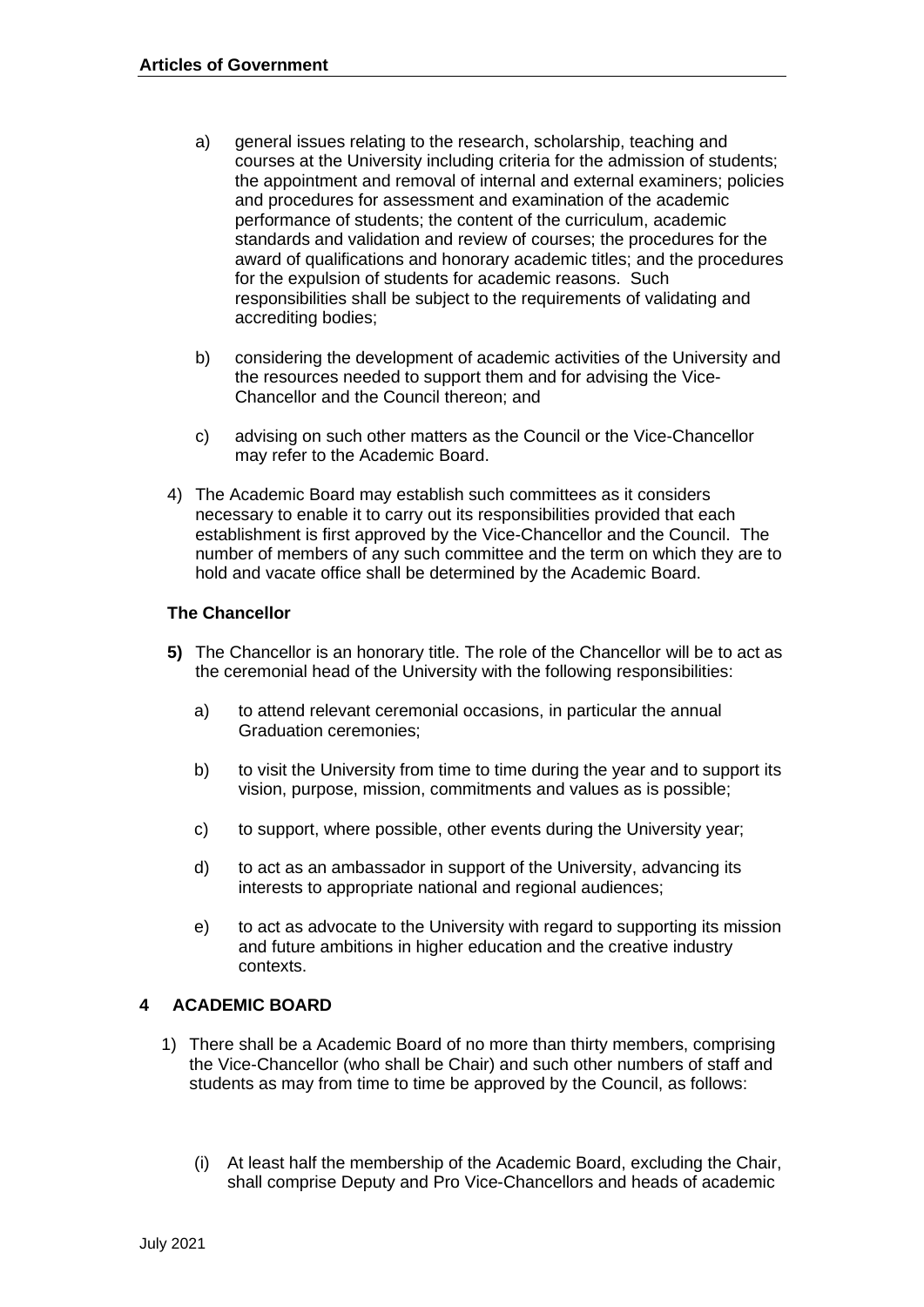and related professional services areas with executive or managerial responsibilities for delivery of research, scholarship, knowledge exchange, or teaching and learning.

- (ii) Two student representatives, who shall be the President and the Vice-President of the Students' Union.
- (iii) Up to four representatives elected from the staff as follows:
	- ▪ Two academic staff representatives (lecturer or senior lecturer) elected by academic staff of the University; and
	- professional services staff of the University. ▪ Two professional services staff representatives elected by the

 The office of the Academic Registrar will act as convening secretary to the Academic Board. The Strategic Management Group are ex-officio members of the Sub-Committees of the Academic Board, as appropriate.

 2) The Vice-Chancellor may nominate a Deputy Chair from among the members of the Academic Board to take the Chair in their place. The period of appointment of members and the selection or election arrangements shall be subject to the approval of the Council.

#### **5 DELEGATION OF FUNCTIONS AND COMMITTEES**

- 1) Subject to the following provisions of this Article, the Council may establish committees for any purpose of function, other than those assigned elsewhere in these Articles to the Vice-Chancellor or to the Academic Board, and may delegate powers to such committees or to the Chair of the Council or to the Vice-Chancellor.
- 2) The Council shall establish a committee or committees to determine or advise on such matters relating to employment policy or finance as the Council may remit to them. The members of the committee or committees shall be drawn from the Council other than staff or student governors.
- 3) The Council shall not, however, delegate the following:

the determination of the educational character and mission of the University;

the approval of the annual estimates of income and expenditure;

 ensuring the solvency of the University and the Corporation and the safeguarding of their assets;

the appointment or dismissal of the Vice-Chancellor; or

the varying or revoking of these Articles.

#### **6 APPOINTMENT OF CLERK TO THE COUNCIL**

1) The Council shall appoint a Clerk to act as secretary to the Council.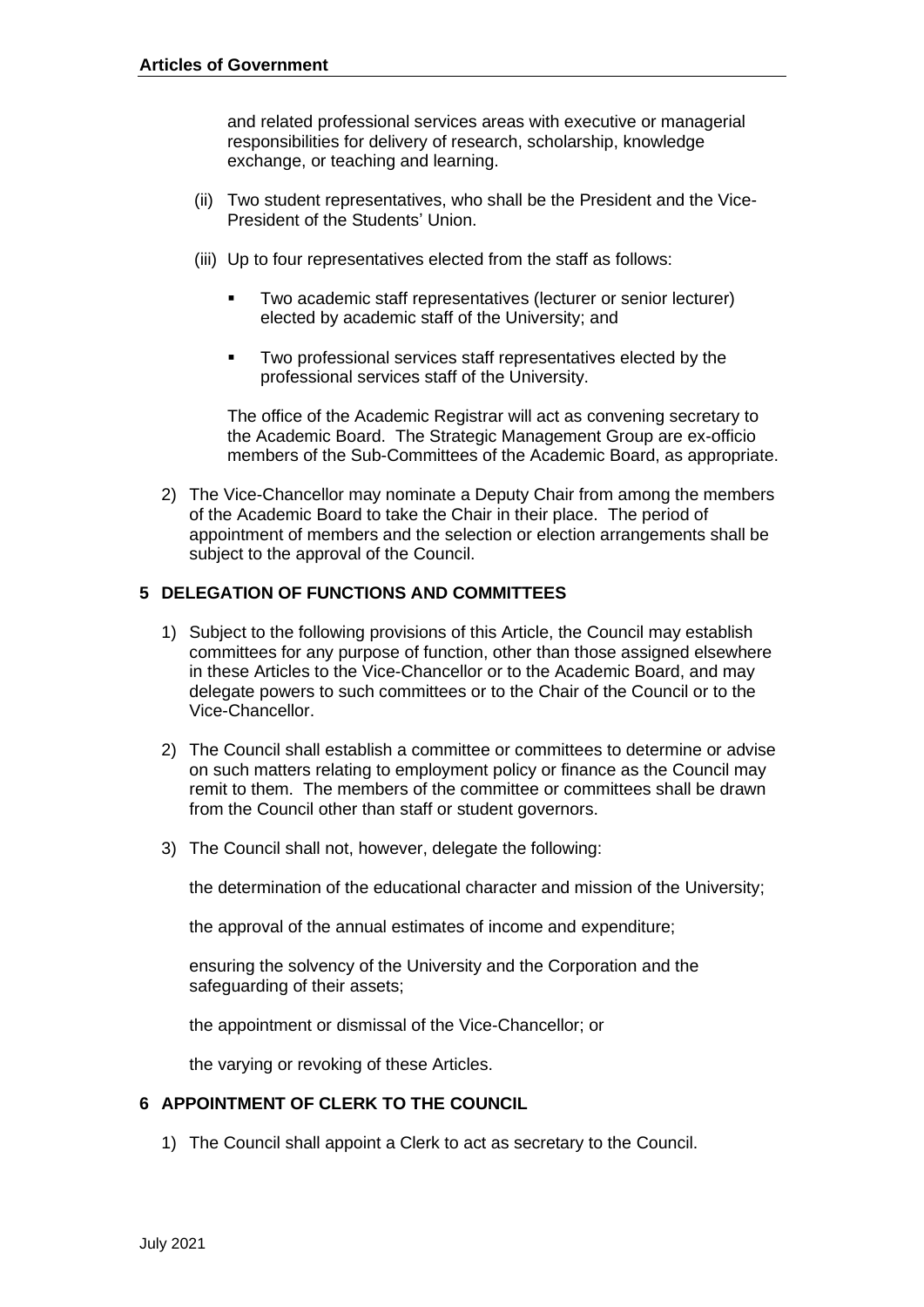#### **7 PROCEDURES FOR MEETINGS**

- 1) The quorum for meetings of the Council shall be eight members of whom five shall be independent members. If a meeting is quorate, but less than half the members present are independent members, a majority of the independent members present shall be able to require a decision be deferred to the next meeting. No decision shall be deferred more than once under this provision.
- 2) Members of the Council shall not be bound in their speaking and voting by mandates given to them by other bodies or persons, except where acting as a proxy for another member.
- 3) The Governors shall at their first meeting following incorporation in each year commencing on 1<sup>st</sup> September elect a Chair and a Deputy Chair of their meetings for the year. The Chair and Deputy Chair shall always be members of the Council. A Governor who is a member of the staff of the University or who is a student of the University shall not be eligible for election as Chair or Deputy Chair. At a meeting of the Council, the Chair, if present shall preside. If the Chair and Deputy Chair are absent from a meeting of the Council, such Governor as the Council shall choose will preside. The Chair or Deputy Chair shall be eligible for re-election. A casual vacancy in the Chair will be filled by electing a Chair or Deputy Chair for the unexpired portion of the year.
- 4) The Governors shall hold a meeting of the Council at least once in every term. All meetings of the Council shall be summoned by the Clerk to the Council. A special meeting shall be summoned at any time on the request, either of the Chair, or, in writing, of any five Governors (whose names shall appear on the summons). At least five clear days before any meeting of the Council a summons to attend the meeting, specifying the business proposed, shall be sent by the Clerk to the usual place of residence of each Governor or such other address as the Governors may have notified in writing to the Clerk. Except with the consent of the majority of the Governors present and voting, no business shall be transacted other than that specified in the summons to attend the meeting.
- 5) If any Governor has a direct or indirect pecuniary interest or family or other personal interest in any matter to be discussed by the Council that Governor shall declare an interest and withdraw from the meeting while the matter is discussed. Any Governor who is related to an applicant for a post in the University shall declare an interest and take no part in the appointment.
- 6) The Council may by resolution require the withdrawal of staff or student Governors or members of committees, where appropriate, at any meeting where a named member of staff or student, or prospective member of staff, is being considered. The Council may similarly require the withdrawal of the Vice-Chancellor from the meeting or part thereof where the Vice-Chancellor's own position is under discussion.
- 7) Every question to be determined at a meeting of the Council shall be determined by majority of the votes of the Governors present and voting on the question.
- 8) Save where Paragraph 5 to Schedule 7A of the Education Reform Act 1988 provides that the appointing authority for independent members shall be the independent members of the Corporation, all members of the Corporation,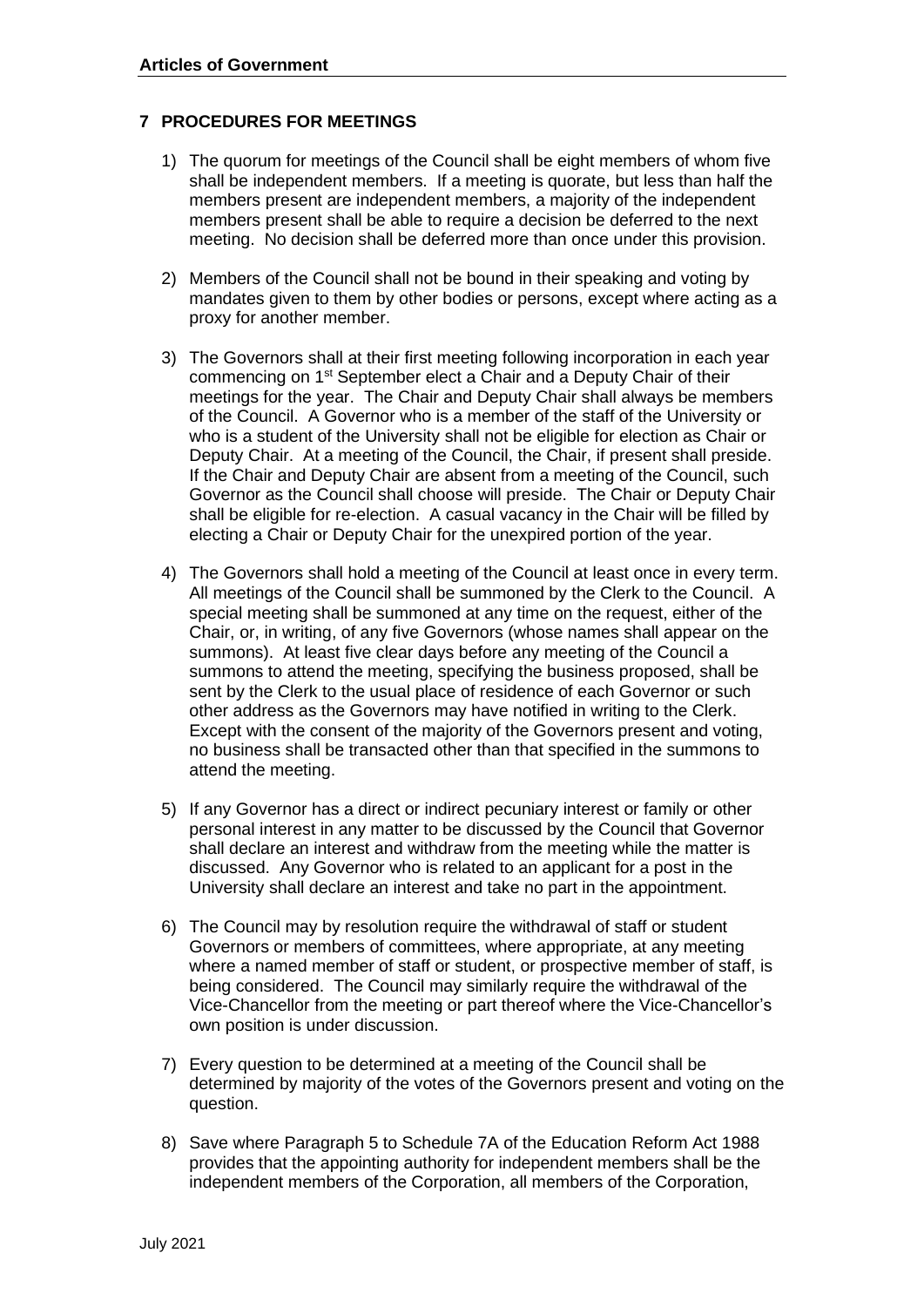appointed subsequent to the appointment of first members by the Secretary of State, shall be appointed at a meeting of the Corporation on a majority vote of those present and voting. The quorum for such meetings shall be eight members of whom at least five shall be independent members. Where the Corporation will consider the appointment of a person over the age of seventy, then the quorum shall be twelve, of whom at least six shall be independent members.

- 9) Where the appointing authority shall be the independent members of the Corporation, the independent members shall form a committee of the Corporation. The committee will appoint any member on a majority vote of those present and voting. The quorum shall be five independent members. Where independent members will consider the appointment of a person over the age of seventy, then the quorum shall be six. The Chair of the committee shall be the Chair of the Corporation or in his absence the Deputy Chair. Where both are absent or are not independent members the committee shall elect a Chair from those present. The Chair of the committee shall have a second or casting vote.
- 10) Voting by either appointing authority shall be by ballot. The notice required for all meetings at which appointments are to be made shall be five clear days.
- 11) Persons over the age of seventy shall only be appointed where the vote represents an absolute majority of all the members of the appointing authority (whether or not taking part in the vote).
- 12) Minutes shall be kept of the proceedings of the Council and its Committees for inspection by students and staff of the University. Except where material relates to named members of staff or students, or prospective members of staff or students, or to matters which the Council or any Committee thereof, as appropriate, are satisfied should be dealt with on a confidential basis, the following should be available for such inspection:
	- Agenda
	- **Draft minutes, if they have been approved by the Chair of the meeting;**
	- Signed minutes; and
	- Reports or papers considered at meetings
- 13) Any resolution of the Council may be rescinded or varied at a subsequent meeting provided that due notice of the intention to propose the rescission has been given to all the Governors.

# **8 APPOINTMENT AND PROMOTION OF STAFF**

- 1) Each member of staff shall serve under a contract of employment with the Corporation.
- 2) Upon the occurrence of a vacancy or expected vacancy for the post of Vice-Chancellor, the post shall be advertised nationally.

#### **9 CONDUCT OF STAFF**

 1) After consultation with the staff, the Council shall make rules relating to the conduct of staff.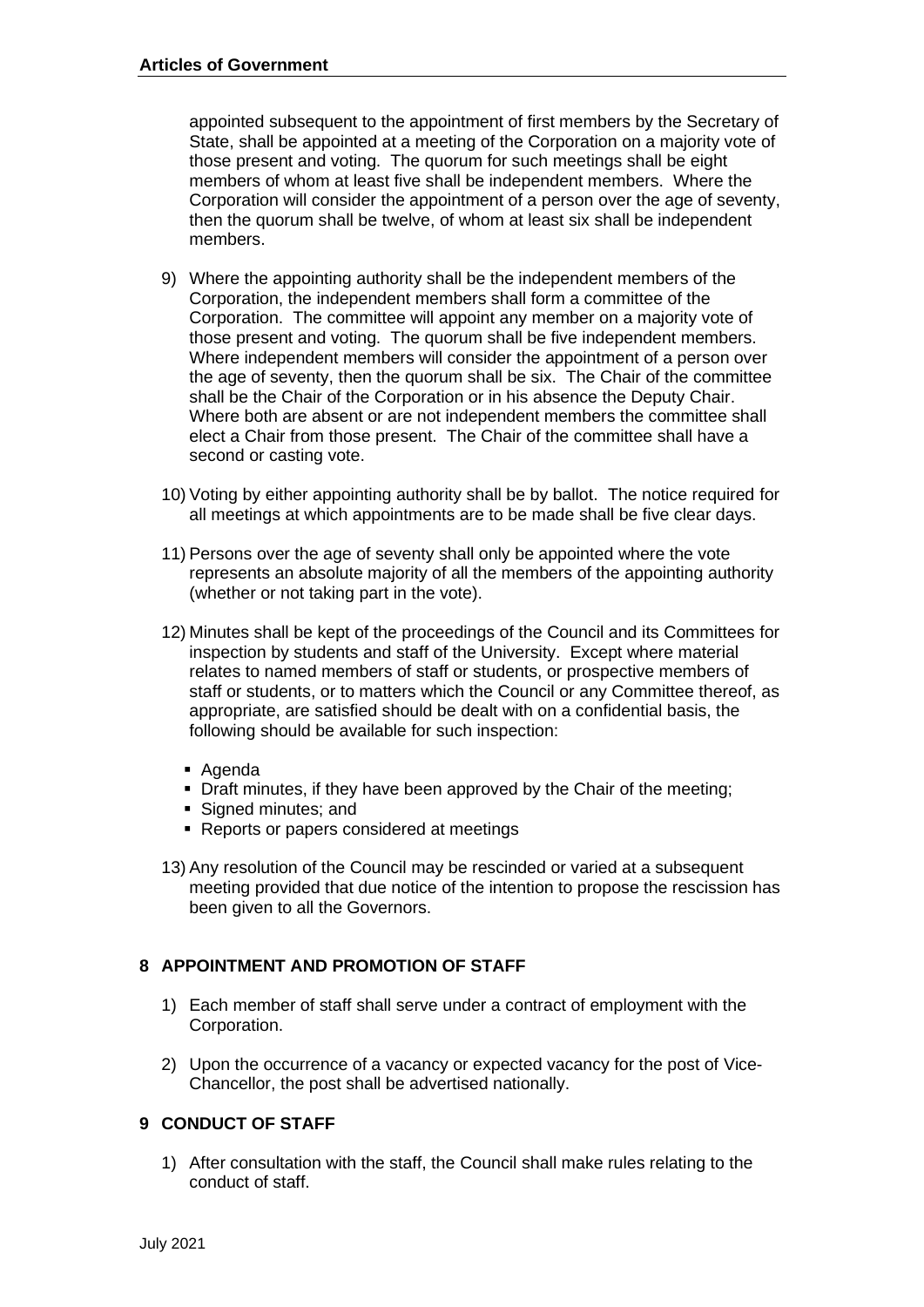#### **Academic Freedom**

 2) In making rules under Article 9 (1), the Council shall have regard to the need to ensure academic staff have freedom within the law to question and test received wisdom, and to put forward new ideas and controversial or unpopular opinions, without placing themselves in jeopardy or losing their jobs or any privileges they may have at the University.

#### **10 SUSPENSION AND DISMISSAL OF STAFF**

#### **Suspension**

- 1) The Chair of the Council or in the absence of the Chair, the Deputy Chair, may suspend from duty, with pay, the holder of a senior post for misconduct or other good and urgent cause. The Chair or Deputy Chair shall report such suspension in writing to the Council within two working days or as soon thereafter as practicable.
- 2) The Vice-Chancellor or in his absence a senior post holder approved by the Council may suspend from duty, with pay, any member of the staff of the University other than the holder of a senior post for misconduct or other good and urgent cause.
- 3) Anyone who is suspended from duty under Articles 10(1) or 10(2) shall be entitled to receive from the Vice-Chancellor, or in the case of the holders of senior posts, from the Chair or Deputy Chair of the Council, written notification of the suspension, setting out the grounds on which the decision to suspend has been taken.
- 4) Procedures for the suspension of staff under Articles 10(1) or 10(2) shall be specified in rules made by the Council after consultation with the staff. The rules shall include provision that:
	- a) any person who has been under suspension for three weeks or more may appeal in writing to the Council against the suspension, save that no such right of appeal shall lie if the person is the subject of a reference to a Special Committee under Article 10(5) or of a notification from the Vice-Chancellor under Article 10(12).
	- b) any appeal made under 10(4)(a) shall be considered as soon as practicable, and
	- c) a suspension against which an appeal is made shall continue to operate pending the determination of the appeal.

#### **Dismissal**

#### **(i) Holder of senior posts including the Vice-Chancellor and the Clerk**

 5) If the Chair of the Council, or in his absence the Deputy Chair or a majority of the members of the Council, considers that it may be appropriate for the Council to dismiss the holder of a senior post, the Chair, Deputy Chair or Council as appropriate shall refer the matter to a Special Committee of the Council, which shall be convened as soon as possible to examine the facts,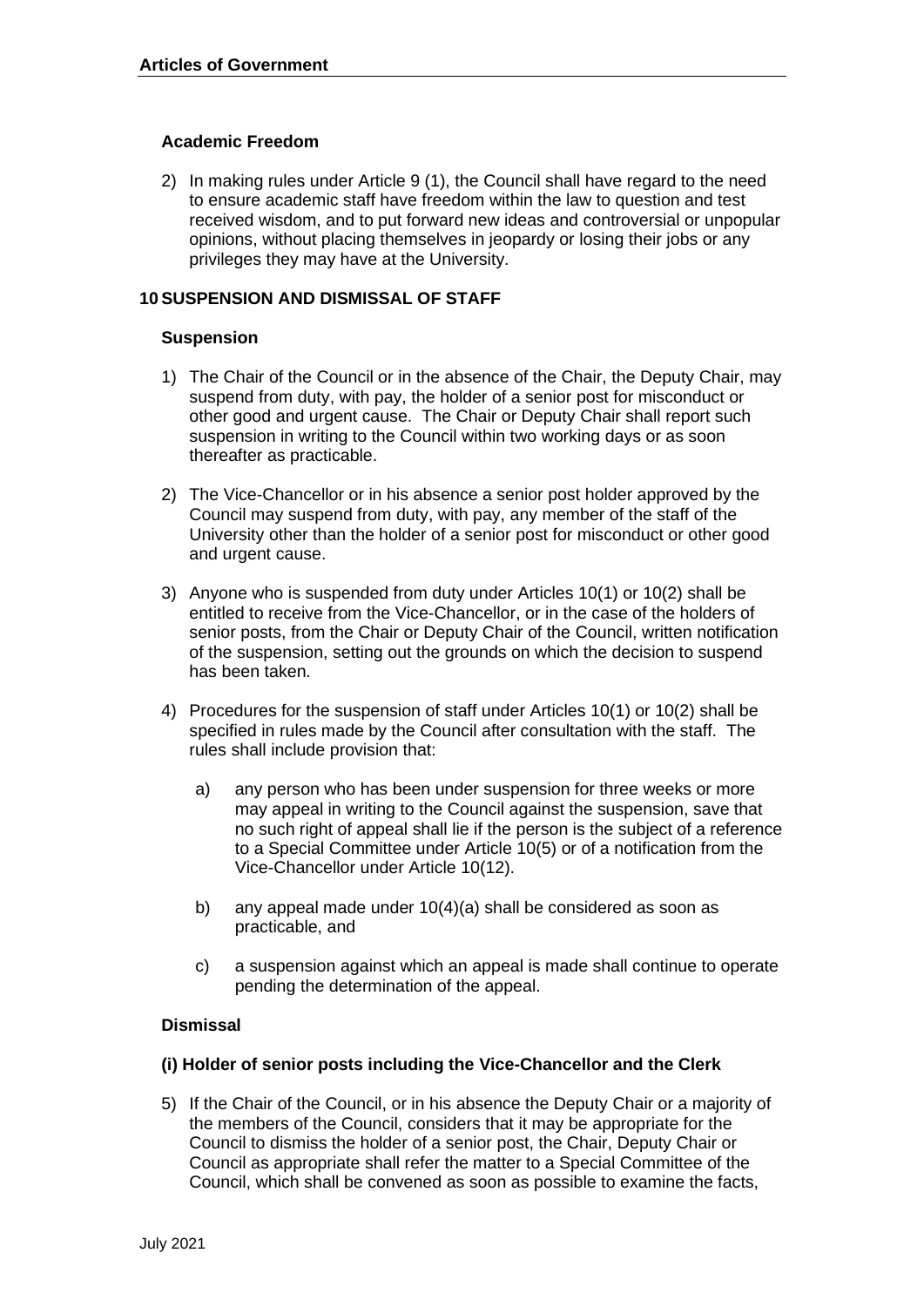otherwise investigate the ground for dismissal, and make a report to the Council.

- 6) The person whose dismissal is to be considered by the Special Committee shall have the right to make representations to the Committee, including oral representations, for which purpose he or she may be accompanied and represented by a friend.
- 7) The Special Committee shall prepare a written report for consideration by the Council, a copy of which shall be sent to the person to whom it relates. The report shall set out the fact relating to the case and any considerations which the Committee considers should be taken into account in the Council's consideration of the matter. The report should not contain recommendations as to the decisions to be taken by the Council.
- 8) The Council shall consider the report of the Special Committee and take such action as it considers appropriate, which may include the dismissal of the person concerned. The person concerned shall have the right to make representations to the Council, including oral representations for which purpose he or she may be accompanied and represented by a friend.
- 9) The Special Committee shall consist of five members of the Council. The Chair of the Council, the Deputy Chair, the Vice-Chancellor, staff and student governors shall not be eligible for membership of the Special Committee.
- 10) The Council shall make rules specifying procedures for the conduct of the Special Committee and other aspects of the procedure set out in Articles 10(5) to 10(9).

#### **(ii) Other Members of Staff**

- 11) The Vice-Chancellor may dismiss any member of staff other than the holder of a senior post and if the circumstances are such that he is entitled to do so by virtue of the conduct of that member of staff, that dismissal may take immediate effect without any need for prior notice.
- 12) Where the Vice-Chancellor proposes to dismiss such a member of staff and the circumstances described in 10(11) do not prevail he shall notify the member of staff concerned of the proposal. That staff member shall be given the opportunity to make representations to the Vice-Chancellor (including oral representations, for which the staff member may be accompanied and represented by a friend) before any decision to dismiss by the Vice-Chancellor is taken.
- 13) Where a staff member has been dismissed pursuant to Article 10(11) or a decision to dismiss has been taken pursuant to Article 10(12) that staff member may appeal against dismissal or decision, as the case may be, to the Council. In the case of an appeal against a decision to dismiss, the dismissal shall not take effect until the appeal has been determined.
- 14) Procedures for the dismissal of staff by the Vice-Chancellor and for consideration of appeals against dismissal shall be specified in rules made by the Council after consultation with the staff. The rules should include rights of representation.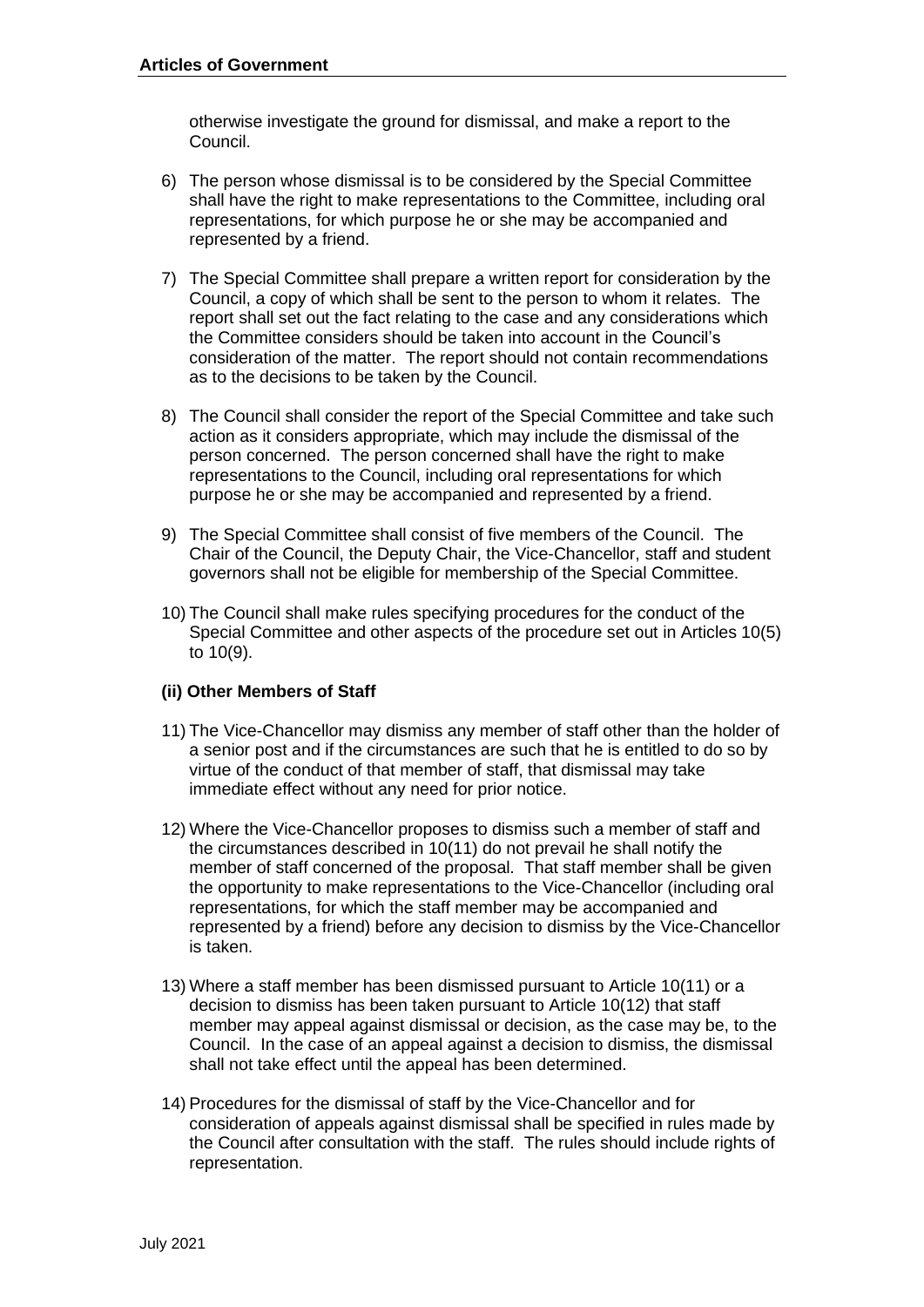#### **11 GRIEVANCE PROCEDURES**

 1) After consultation with the staff the Council shall make rules specifying procedures according to which staff may seek redress of any grievances relating to their employment.

# **12 STUDENTS**

- 1) A student's union shall conduct and manage its own affairs and funds in accordance with a constitution approved by the Council and shall present audited accounts annually to the Council. No amendment to or rescission of that constitution, in part or in whole, shall be valid unless and until approved by the Council.
- 2) The Council, after consultation with the Academic Board and representatives of the students, shall make rules with respect to the conduct of students, including procedures for suspension and expulsion.
- 3) In exercise of their responsibilities under Article 3(3)(a), the Academic Board, after consultation with the Council and representatives of students, shall determine procedures for the expulsion of a student for unsatisfactory standard of work or other academic reasons.
- 4) The Council shall ensure, by the provision for students of committee membership and avenues of direct access, an appropriate opportunity to raise matters of proper concern to them at all levels in the University.

#### **13 FINANCIAL MATTERS**

#### **Fees**

 1) The Council shall determine the tuition and other fees payable to the Corporation (subject to any terms and conditions attached to grants, loans or other payments paid or made by the appropriate Higher Education Funding Council).

# **Accounts Estimates and Audit**

- 2) The Council shall keep accounts and records and appoint auditors in accordance with the provisions of the Act.
- 3) Annual estimates of income and expenditure shall be prepared by the Vice-Chancellor for the consideration and approval of the Council.

#### **14 RULES AND BYE-LAWS**

 1) The Council shall have power to make rules and bye-laws concerning such matters with regard to the government and conduct of the University as it shall think fit. Such rules and bye-laws shall be subject to the provisions of these Articles.